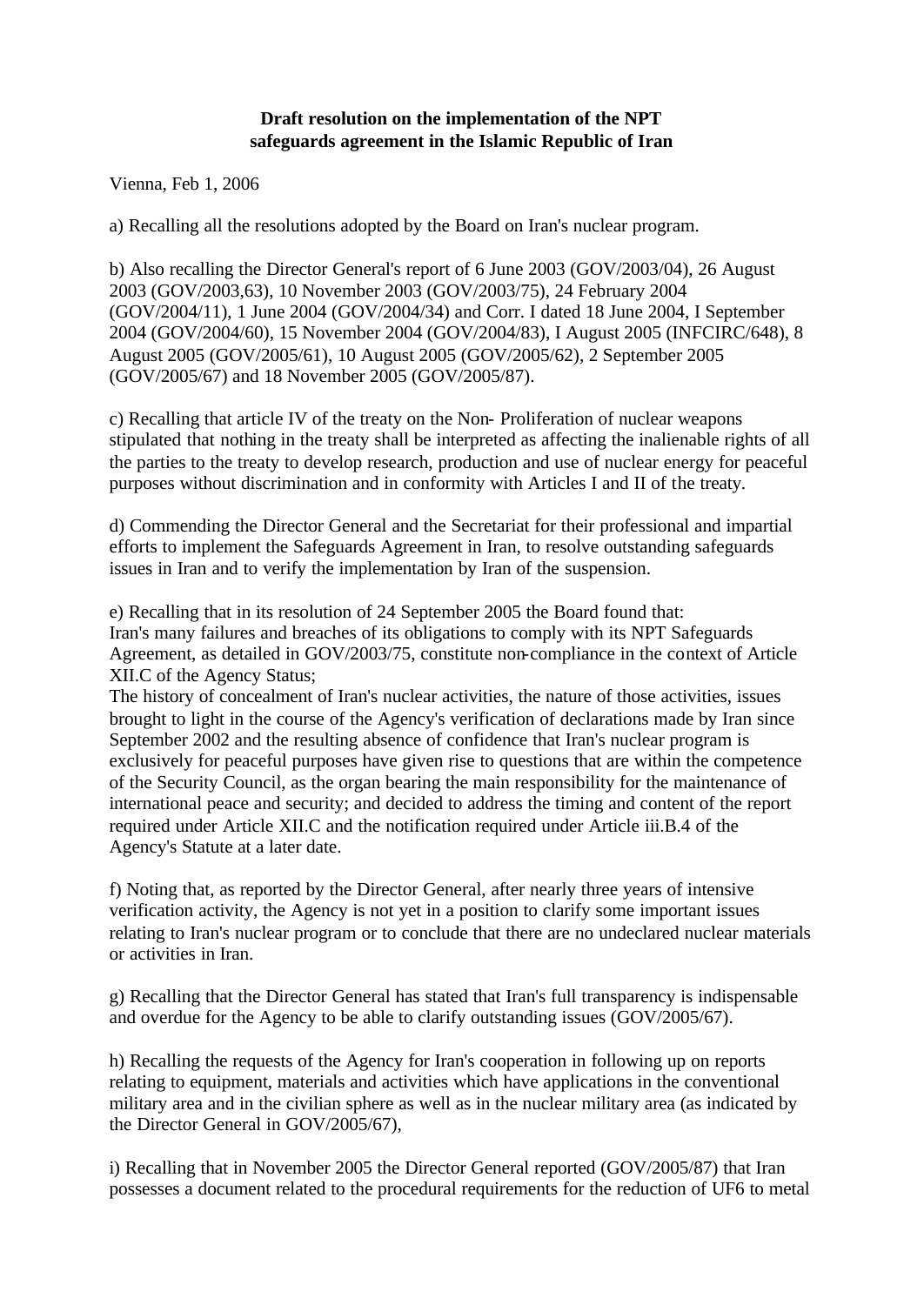in small quantities, and on the casting and machining of enriched, natural and depleted uranium metal into hemispherical forms.

j) Expressing serious concerns about Iran's nuclear program, and agreeing that an extensive period of confidence-building is required from Iran.

k) Reaffirming the Board's resolve to continue to work for a diplomatic solution to the issues raised in this and previous resolutions.

1. Underlines that outstanding questions can best be resolved and confidence built in the exclusive peaceful nature of Iran's program by Iran responding positively to the calls for confidence building measures which the Board has made on Iran, and in this context deems it necessary for Iran to:

- Re-establish full and sustained suspension of all
- enrichment-related activities, including research and development, to be verified by the Agency;
- Reconsider the construction of a research reactor moderated by heavy water;
- Ratify promptly and implement in full the additional protocol; Pending ratification, continue to act in accordance with the provisions of the additional protocol which Iran signed on 18 December 2003,
- Implement transparency measures, as requested by the Director General, including in GOV/2005/67, which extend beyond the formal requirements of the safeguards agreement and additional protocol, and include such access to individuals; Documentation relating to procurement, dual-use equipment, certain military-owned workshops and research and development as the agency may request in support of its ongoing investigations.

2. Requests the Director General to report to the Security Council of the United Nations that these parts are required of Iran by the Board and to transmit to the Security Council copies of this and all previous resolutions as adopted on the implementation of Iran's NPT Safeguards Agreement, as well as copies of all relevant reports to the Board;

3. Express serious concern that the Agency is not yet in a position to clarify some important issues relating to Iran's nuclear program, including the fact that Iran has in its possession a document on the production of uranium metal hemispheres, since this process is related to the fabrication of nuclear weapon components; and request Iran to maintain this document under Agency seal and to provide a full copy to the Agency;

4. Deeply regrets that, despite repeated calls from the Board for the maintaining of the suspension of all enrichment related and reprocessing activities which the Board has declared essential to addressing outstanding issues, Iran resumed uranium conversion activities at its Isfahan facility on 8 August 2005 and took steps to resume enrichment activities on 10 January 2006;

5. Calls on Iran to understand that the Board lacks confidence in its intentions in seeking to develop a fissile material production capability against the background of Iran's record on safeguards as recorded in previous resolutions, and unresolved question that, inter alia, make the Agency unable to conclude that there are no undeclared nuclear materials or activities in Iran; and to reconsider its position both in relation to confidence-building measures and in relation to negotiations that can result in increased confidence;